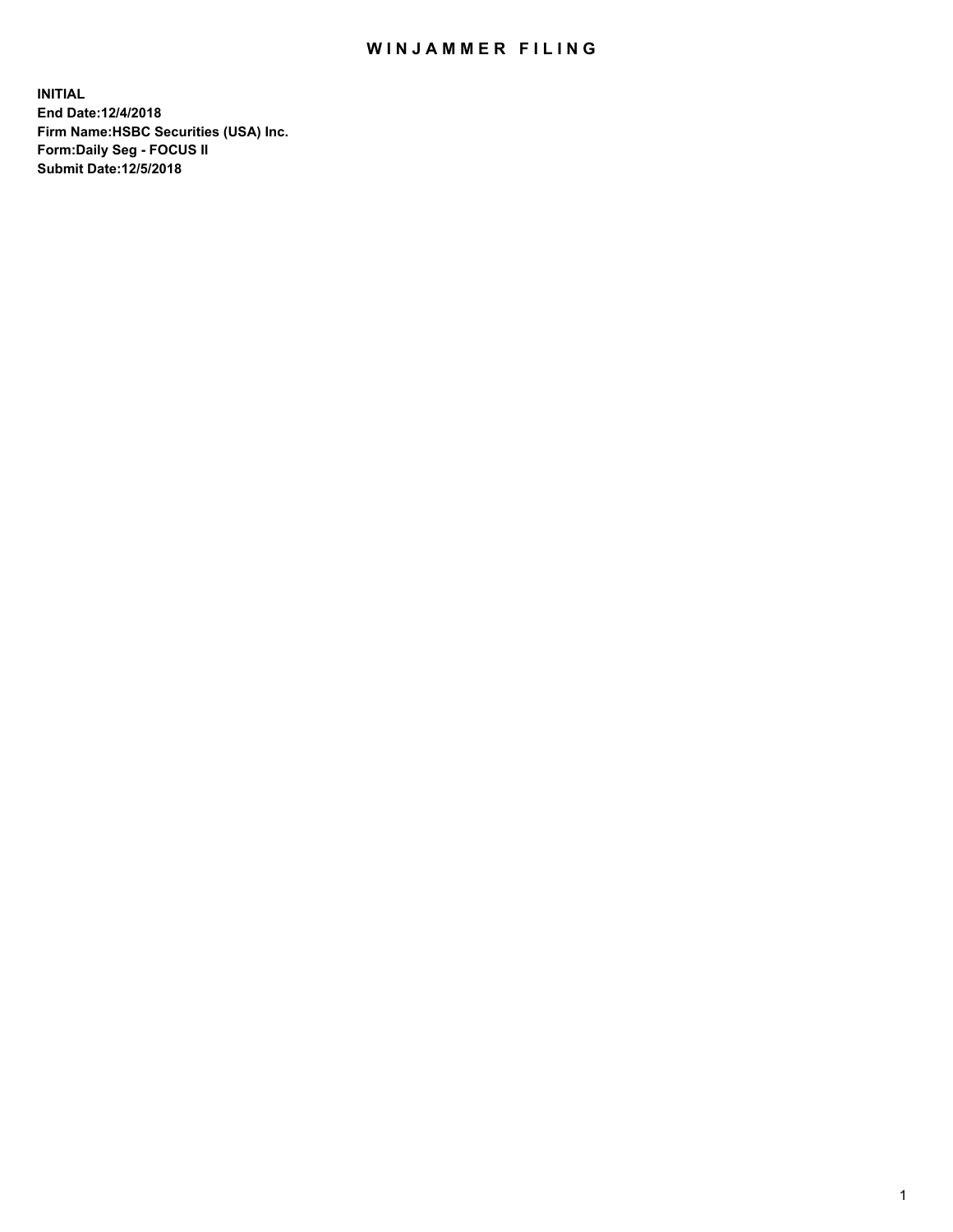**INITIAL End Date:12/4/2018 Firm Name:HSBC Securities (USA) Inc. Form:Daily Seg - FOCUS II Submit Date:12/5/2018 Daily Segregation - Cover Page**

| Name of Company                                                                                                                                                                                                                                                                                                                | <b>HSBC Securities (USA) Inc.</b>                                          |
|--------------------------------------------------------------------------------------------------------------------------------------------------------------------------------------------------------------------------------------------------------------------------------------------------------------------------------|----------------------------------------------------------------------------|
| <b>Contact Name</b>                                                                                                                                                                                                                                                                                                            | <b>Michael Vacca</b>                                                       |
| <b>Contact Phone Number</b>                                                                                                                                                                                                                                                                                                    | 212-525-7951                                                               |
| <b>Contact Email Address</b>                                                                                                                                                                                                                                                                                                   | michael.vacca@us.hsbc.com                                                  |
| FCM's Customer Segregated Funds Residual Interest Target (choose one):<br>a. Minimum dollar amount: : or<br>b. Minimum percentage of customer segregated funds required:% ; or<br>c. Dollar amount range between: and; or<br>d. Percentage range of customer segregated funds required between:% and%.                         | 109,000,000<br>$\overline{\mathbf{0}}$<br>0 <sub>0</sub><br>0 <sub>0</sub> |
| FCM's Customer Secured Amount Funds Residual Interest Target (choose one):<br>a. Minimum dollar amount: ; or<br>b. Minimum percentage of customer secured funds required:%; or<br>c. Dollar amount range between: and; or<br>d. Percentage range of customer secured funds required between:% and%.                            | 25,000,000<br>$\overline{\mathbf{0}}$<br>0 <sub>0</sub><br>0 <sub>0</sub>  |
| FCM's Cleared Swaps Customer Collateral Residual Interest Target (choose one):<br>a. Minimum dollar amount: ; or<br>b. Minimum percentage of cleared swaps customer collateral required:% ; or<br>c. Dollar amount range between: and; or<br>d. Percentage range of cleared swaps customer collateral required between:% and%. | 100,000,000<br>$\overline{\mathbf{0}}$<br>0 <sub>0</sub><br>0 <sub>0</sub> |

Attach supporting documents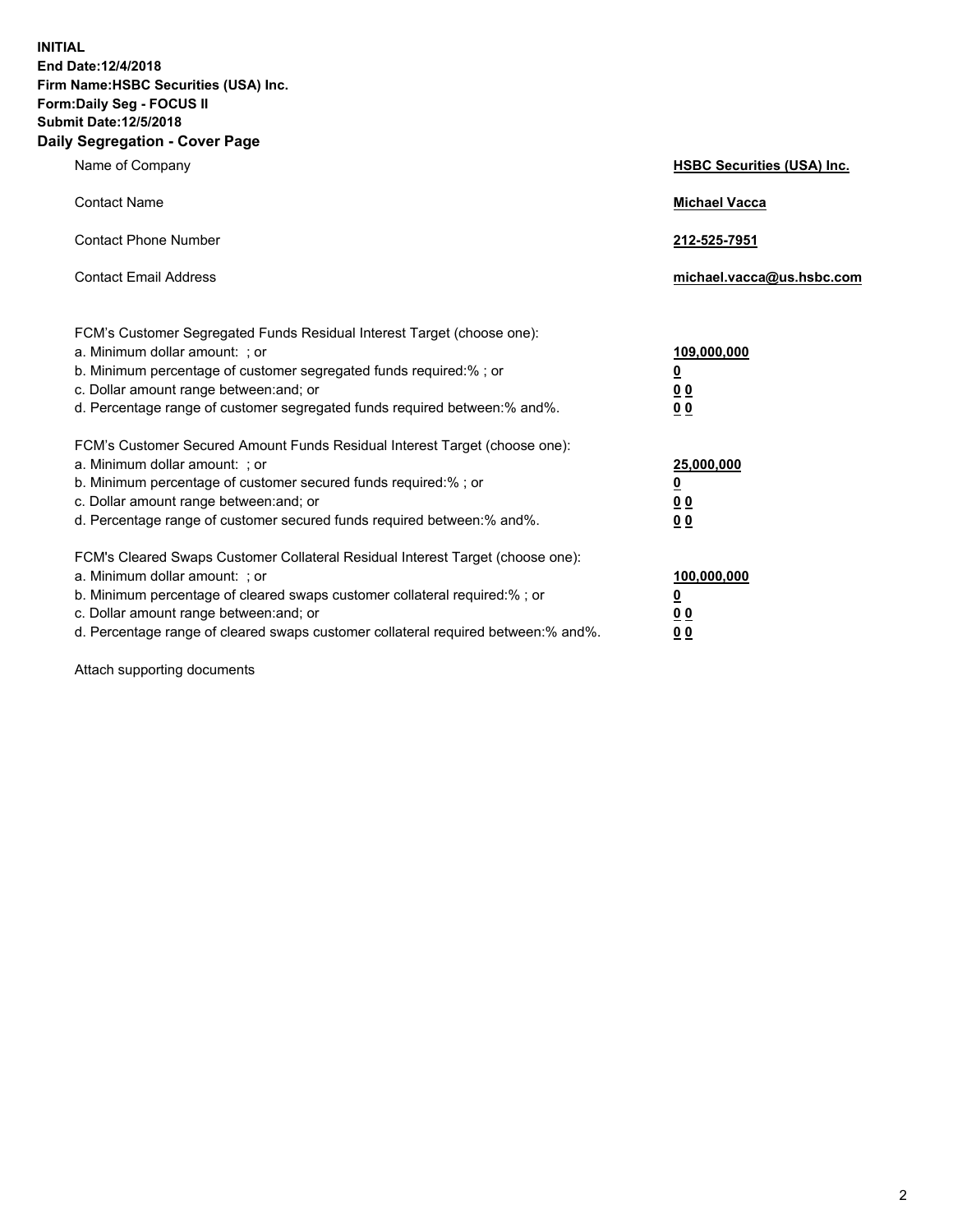**INITIAL End Date:12/4/2018 Firm Name:HSBC Securities (USA) Inc. Form:Daily Seg - FOCUS II Submit Date:12/5/2018 Daily Segregation - Secured Amounts** Foreign Futures and Foreign Options Secured Amounts Amount required to be set aside pursuant to law, rule or regulation of a foreign government or a rule of a self-regulatory organization authorized thereunder **0** [7305] 1. Net ledger balance - Foreign Futures and Foreign Option Trading - All Customers A. Cash **23,363,681** [7315] B. Securities (at market) **55,274,451** [7317] 2. Net unrealized profit (loss) in open futures contracts traded on a foreign board of trade **35,178,140** [7325] 3. Exchange traded options a. Market value of open option contracts purchased on a foreign board of trade **0** [7335] b. Market value of open contracts granted (sold) on a foreign board of trade **0** [7337] 4. Net equity (deficit) (add lines 1. 2. and 3.) **113,816,272** [7345] 5. Account liquidating to a deficit and account with a debit balances - gross amount **906,821** [7351] Less: amount offset by customer owned securities **-906,661** [7352] **160** [7354] 6. Amount required to be set aside as the secured amount - Net Liquidating Equity Method (add lines 4 and 5) **113,816,432** [7355] 7. Greater of amount required to be set aside pursuant to foreign jurisdiction (above) or line 6. **113,816,432** [7360] FUNDS DEPOSITED IN SEPARATE REGULATION 30.7 ACCOUNTS 1. Cash in banks A. Banks located in the United States **34,030,814** [7500] B. Other banks qualified under Regulation 30.7 **0** [7520] **34,030,814** [7530] 2. Securities A. In safekeeping with banks located in the United States **14,592,809** [7540] B. In safekeeping with other banks qualified under Regulation 30.7 **29,731,895** [7560] **44,324,704** [7570] 3. Equities with registered futures commission merchants A. Cash **0** [7580] B. Securities **0** [7590] C. Unrealized gain (loss) on open futures contracts **0** [7600] D. Value of long option contracts **0** [7610] E. Value of short option contracts **0** [7615] **0** [7620] 4. Amounts held by clearing organizations of foreign boards of trade A. Cash **0** [7640] B. Securities **0** [7650] C. Amount due to (from) clearing organization - daily variation **0** [7660] D. Value of long option contracts **0** [7670] E. Value of short option contracts **0** [7675] **0** [7680] 5. Amounts held by members of foreign boards of trade A. Cash **-5,677,745** [7700] B. Securities **40,681,642** [7710] C. Unrealized gain (loss) on open futures contracts **35,178,140** [7720] D. Value of long option contracts **0** [7730] E. Value of short option contracts **0** [7735] **70,182,037** [7740] 6. Amounts with other depositories designated by a foreign board of trade **0** [7760] 7. Segregated funds on hand **0** [7765] 8. Total funds in separate section 30.7 accounts **148,537,555** [7770] 9. Excess (deficiency) Set Aside for Secured Amount (subtract line 7 Secured Statement Page 1 from Line 8) **34,721,123** [7380]

10. Management Target Amount for Excess funds in separate section 30.7 accounts **25,000,000** [7780]

11. Excess (deficiency) funds in separate 30.7 accounts over (under) Management Target **9,721,123** [7785]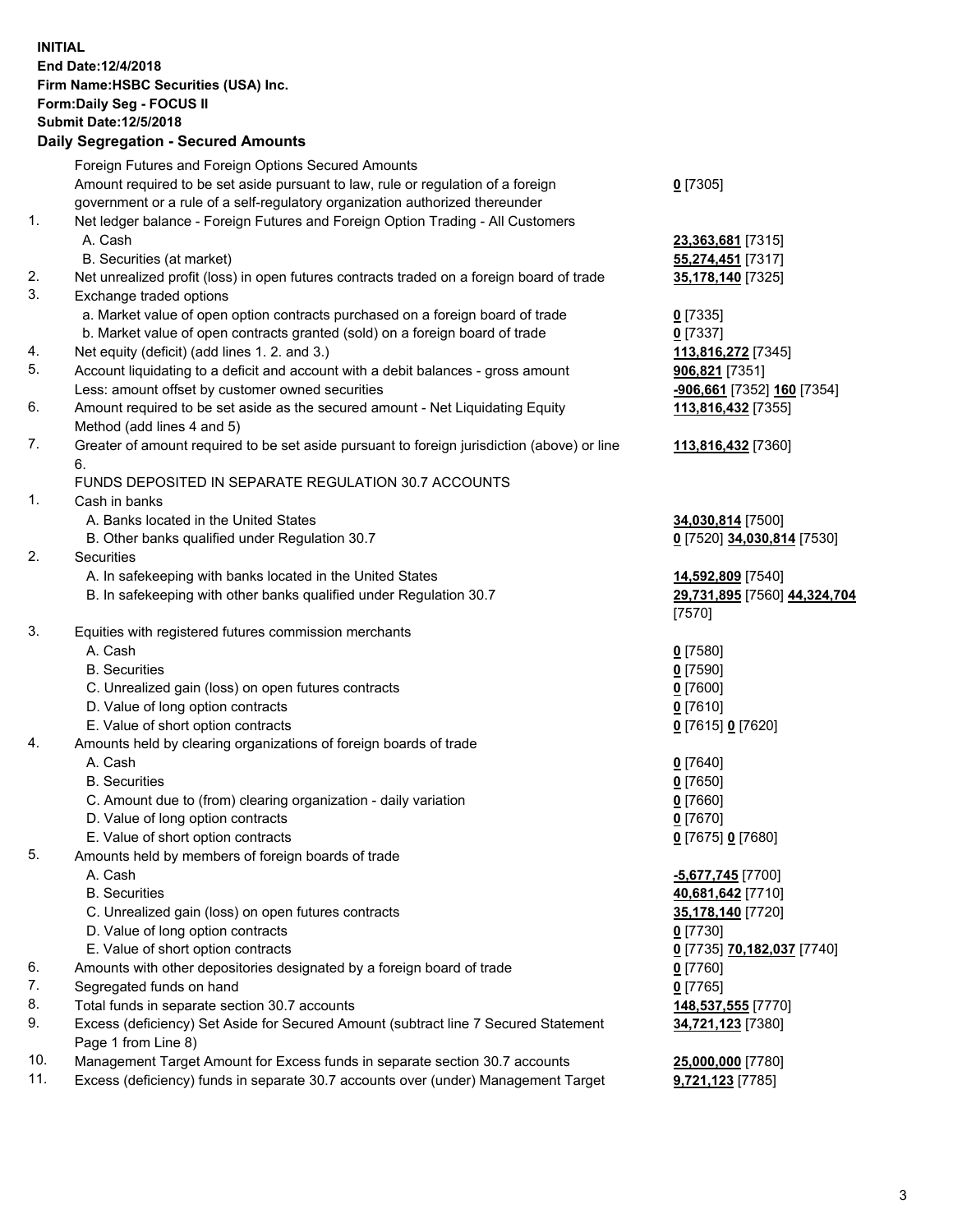|     | <b>INITIAL</b><br>End Date: 12/4/2018<br>Firm Name: HSBC Securities (USA) Inc.<br>Form: Daily Seg - FOCUS II<br><b>Submit Date:12/5/2018</b><br>Daily Segregation - Segregation Statement |                                |
|-----|-------------------------------------------------------------------------------------------------------------------------------------------------------------------------------------------|--------------------------------|
|     | SEGREGATION REQUIREMENTS(Section 4d(2) of the CEAct)                                                                                                                                      |                                |
| 1.  | Net ledger balance                                                                                                                                                                        |                                |
|     | A. Cash                                                                                                                                                                                   | 235,220,555 [7010]             |
|     | B. Securities (at market)                                                                                                                                                                 | 1,417,716,217 [7020]           |
| 2.  | Net unrealized profit (loss) in open futures contracts traded on a contract market                                                                                                        | 64,603,306 [7030]              |
| 3.  | Exchange traded options                                                                                                                                                                   |                                |
|     | A. Add market value of open option contracts purchased on a contract market                                                                                                               | 316,602,204 [7032]             |
|     | B. Deduct market value of open option contracts granted (sold) on a contract market                                                                                                       | -71,411,904 [7033]             |
| 4.  | Net equity (deficit) (add lines 1, 2 and 3)                                                                                                                                               | 1,962,730,378 [7040]           |
| 5.  | Accounts liquidating to a deficit and accounts with                                                                                                                                       |                                |
|     | debit balances - gross amount                                                                                                                                                             | 232,085,946 [7045]             |
|     | Less: amount offset by customer securities                                                                                                                                                | -232,085,086 [7047] 860 [7050] |
| 6.  | Amount required to be segregated (add lines 4 and 5)                                                                                                                                      | 1,962,731,238 [7060]           |
|     | FUNDS IN SEGREGATED ACCOUNTS                                                                                                                                                              |                                |
| 7.  | Deposited in segregated funds bank accounts                                                                                                                                               |                                |
|     | A. Cash                                                                                                                                                                                   | 145,877,807 [7070]             |
|     | B. Securities representing investments of customers' funds (at market)                                                                                                                    | 49,999,941 [7080]              |
|     | C. Securities held for particular customers or option customers in lieu of cash (at                                                                                                       | 302,102,423 [7090]             |
|     | market)                                                                                                                                                                                   |                                |
| 8.  | Margins on deposit with derivatives clearing organizations of contract markets                                                                                                            |                                |
|     | A. Cash                                                                                                                                                                                   | 19,725,107 [7100]              |
|     | B. Securities representing investments of customers' funds (at market)                                                                                                                    | 308,263,352 [7110]             |
|     | C. Securities held for particular customers or option customers in lieu of cash (at<br>market)                                                                                            | 1,051,139,764 [7120]           |
| 9.  | Net settlement from (to) derivatives clearing organizations of contract markets                                                                                                           | -108,390,688 [7130]            |
| 10. | Exchange traded options                                                                                                                                                                   |                                |
|     | A. Value of open long option contracts                                                                                                                                                    | 316,602,204 [7132]             |
|     | B. Value of open short option contracts                                                                                                                                                   | -71,411,904 [7133]             |
| 11. | Net equities with other FCMs                                                                                                                                                              |                                |
|     | A. Net liquidating equity                                                                                                                                                                 | 11,763,672 [7140]              |
|     | B. Securities representing investments of customers' funds (at market)                                                                                                                    | $0$ [7160]                     |
|     | C. Securities held for particular customers or option customers in lieu of cash (at                                                                                                       | $0$ [7170]                     |
|     | market)                                                                                                                                                                                   |                                |
| 12. | Segregated funds on hand                                                                                                                                                                  | 64,474,030 [7150]              |
| 13. | Total amount in segregation (add lines 7 through 12)                                                                                                                                      | 2,090,145,708 [7180]           |
| 14. | Excess (deficiency) funds in segregation (subtract line 6 from line 13)                                                                                                                   | 127,414,470 [7190]             |
| 15. | Management Target Amount for Excess funds in segregation                                                                                                                                  | 109,000,000 [7194]             |
| 16. | Excess (deficiency) funds in segregation over (under) Management Target Amount                                                                                                            | 18,414,470 [7198]              |

16. Excess (deficiency) funds in segregation over (under) Management Target Amount Excess